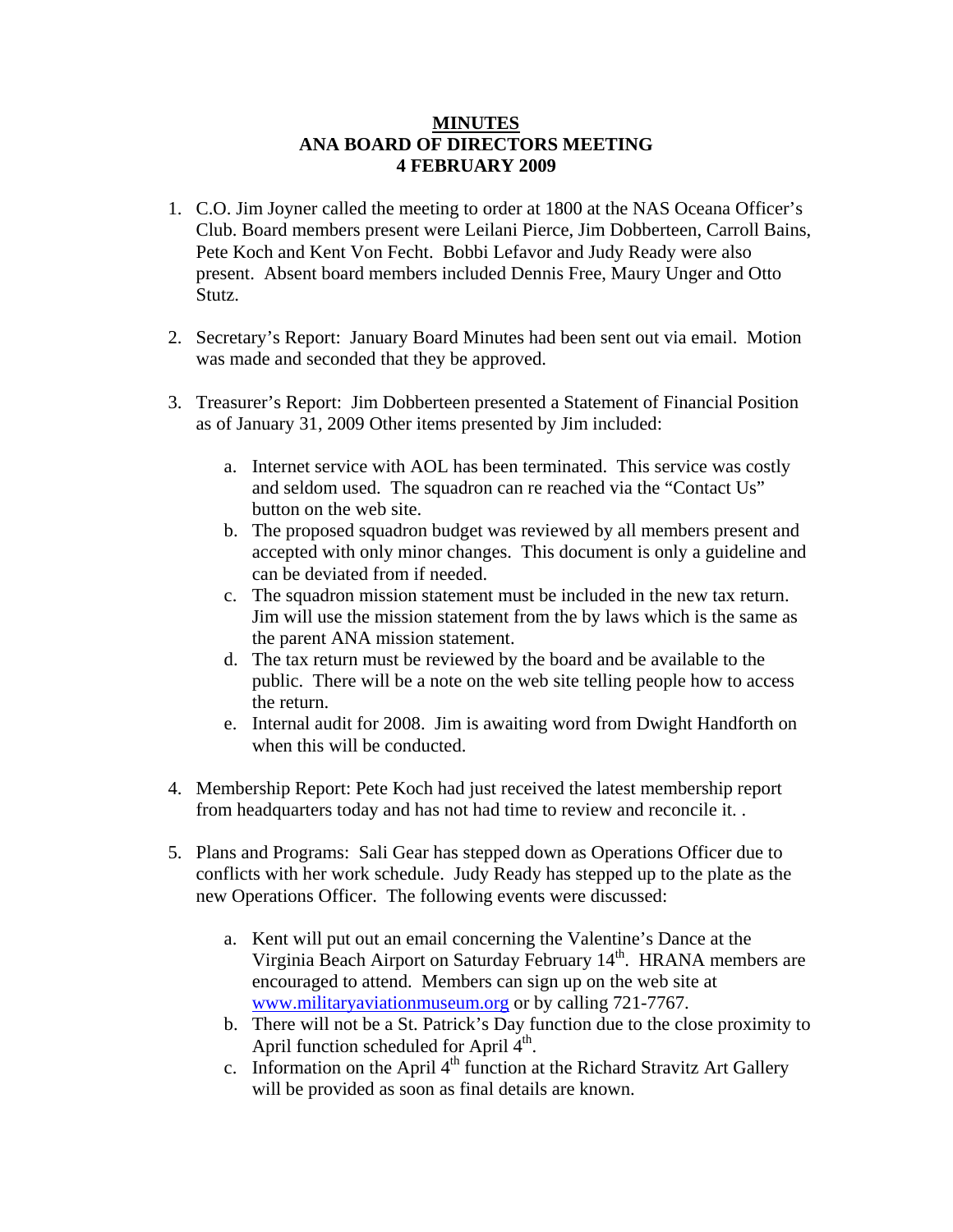- d. There will be a HRANA Battle of Midway function unless AIRLANT plans to have one.
- 6. February Luncheon: We are awaiting confirmation from VADM Robert S. Harward, Deputy Commander, U.S. Joint Forces Command. Captain Thomas "Comet" Halley, COMSTRKFIGHTWINGLANT is the tentative backup.
- 7. Bingo Report: Dennis was not present to give a report.
- 8. PAO Report: Leilani had nothing to report.
- 9. Monument Report: Pete Koch provided a list of items that must be considered prior to turning the monument over to the city. The monument turnover will be an agenda item for the March meeting. All board members should review Pete's email and be prepared to discuss the issues. If you did not receive the email or no longer have it, contact Kent for a copy.
- 10. Old Business:

Oceana Bus Tours Kent briefed on the recent meeting he and Lurch attended with representatives from the city, Oceana PAO and Carey Transportation. Tours will be run by Carey Transportation from June  $22<sup>nd</sup>$  thru September  $4<sup>th</sup>$ . Cost will be \$10 for adults and \$8 for children 4-12, seniors and persons with disabilities. Several issues are being worked which could impact the tours.

- a. Bus parking: Only HRT is allowed to park in the trolley lane. This issue is being worked with the city and Second Precinct Police Captain.
- b. Ticket Sales: Carey's plans are to have the bus driver sell tickets in the Kiosk. They have been asked to reconsider this and put a separate person in the Kiosk.
- c. Fuel Farm Gate: It appears that the new gate at the fuel farm is now manned. The issue of whether or not buses will be allowed to view flight operations from the fuel farm site is being worked with the PAO and base Security.

 We are in bad need of someone to step forward and be the Oceana Bus Tour Co ordinator this year. Also we can use some additional tour guides. You probably will have no more than six days with two tours on each day for the whole Summer. It is fun, interesting and training will be provided. The same people Do all of the other HRANA duties now serve as tour guides and it is time for more people to step up to the plate. Contact Kent or Lurch if you are interested.

 Air Show Chalet: Bobbi Lefavor updated the board on the impact of moving the air show to October vice September. There will be no adverse impact to HRANA and may actually be beneficial in that the majority of the squadrons will be at Oceana at that time. She also announced that there may not be a Friday